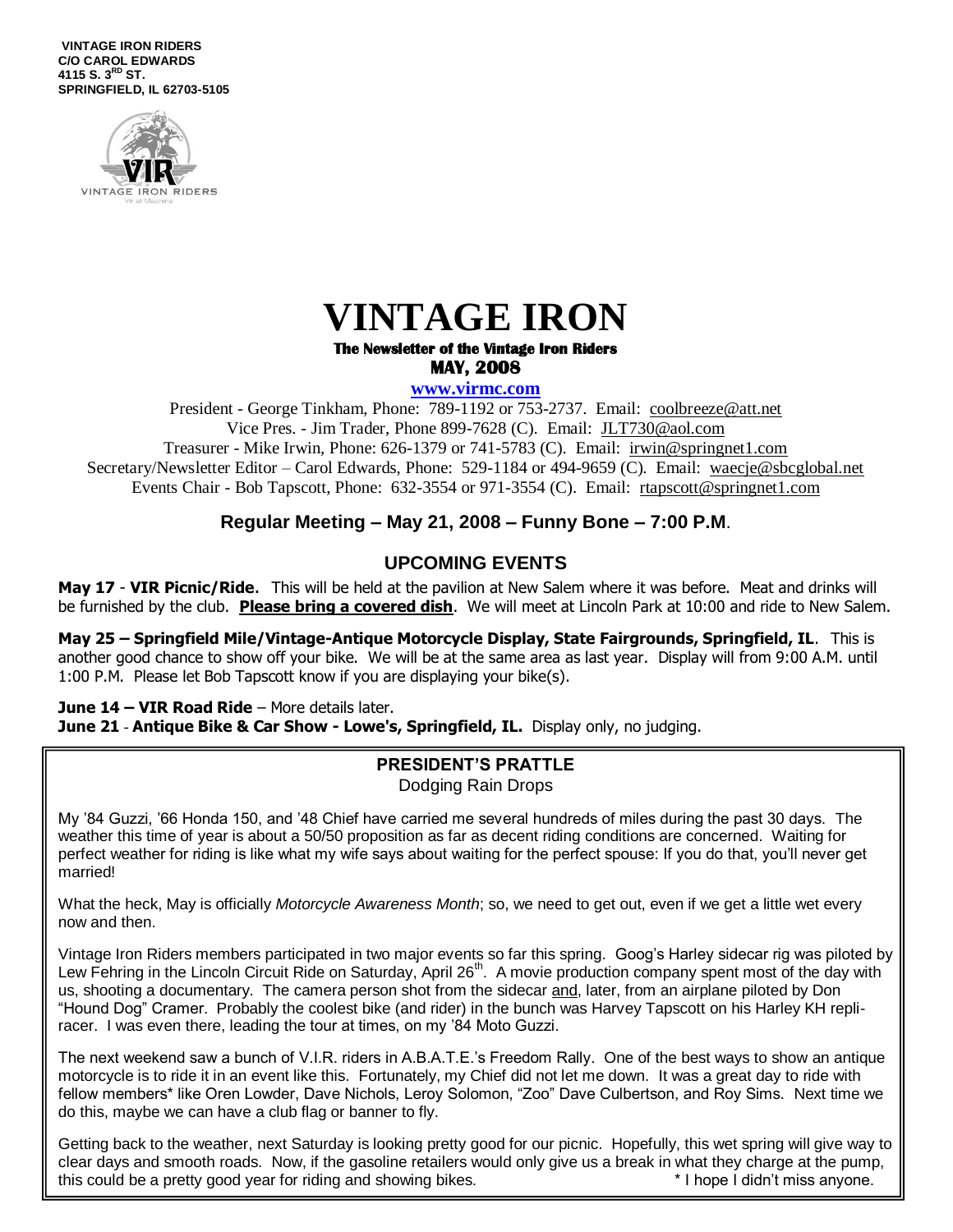### **Riding In The Rain**

#### Les Eastep, Vintage Rider

As every sensible person knows, the best time to ride a motorcycle is when the sun shines. Of course, one will also check the weather forecasts, look at the sky and test the wind. That being said, and done, and all things being positive, the next thing is to have a destination. As it happened, there was a time when the Sangamon county fair was on and there was a chilli cook-off at the fair. Nothing to it; nice ride, visit friends, have good time. Now that cook-off was not limited to just chilli, they also had a salsa entry. But I don't make salsa. Don't even have a recipe for salsa. Hey, no problem. The rules were simple: there were no rules ! ! I'd found a jar of salsa on the shelf at Sam's that looked interesting: peaches and mango and other ingredients. And it tasted great. I'd also found a pretty good salsa at Wal-Mart. I could pack everything in the back of the motorcycle, ride to New Berlin for the County Fair and make a day of it. And the sky was clear with nary a cloud in sight.

After arriving at the fair, paying my entry fee and sharing a table with one of the other cooks, I laid out my two bottles of salsa, mixing spoon and a long neck (it was a warm day). Three parts of one and one part of the other; taste and adjust then taste again. Shared with one of the other cooks. He thought it was ok so that was what was turned in for judging. Now this was about 12:30 in the afternoon and they still had the chilli cook-off and judging of everything before announcing the winners and awarding prizes. Three to four hours to visit and enjoy the day. What a life.

Now, I do need to tell you, much of the activities of the day were under cover; under a pavilion on the fairgrounds. All the chillis had been turned in for judging and the cooks were just milling around, visiting and waiting. It was about 4 pm when fellow cook Shelby asked me if I had seen the clouds moving in from the south. Being under cover, I hadn't been paying much attention to the sky. But he was right. To the south the sky was beginning to look pretty dark, like moisture coming in. Slow moving, I thought. Besides the rain most always comes in from the west. Why worry. Five minutes later, Shelby asked if I planned to stay for the awards since rain was looking more imminent by the minute. It didn't take long to realize the weather might get nasty and soon.

Since I had no gear to pack up, it was only a few minutes later and I was on the road. A little west, a little north then east on the Interstate. Twenty-25 minutes drive and I'd be home. But within a mile on the four lane, I began to feel the little droplets of wet stuff. Not a motorcyclist's friend.

Fortunately, there are many overpasses on Interstate highways; you'd almost think they were installed for people riding motorcycles in the rain. And sure enough, there on the other side of the highway, at the first overpass, were a group of riders, waiting it out. But I have a windshield and was wearing a helmet and the rain was more of a mist at that time. Ride on cowboy, ride on! Next overpass was five miles down the road but the rain was making better time than I was. There comes a time when a rider realizes that even with a windshield, you can get very wet in a heavy rain. Next overpass, with my shoes still relatively dry, I stopped to dawn my rain suit (never leave home without it). With snaps at the legs and sleeves and a hood tucked under the helmet, I continued on. So did the rain but with an intensity of a summer storm. Normally, I'd pull off in such a rain but on the interstate that could be dangerous, just being on a shoulder. Better to reach the next overpass. But the next overpass wasn't there. There was an exit, though and had to be businesses with shelter from the rain.

But by the time I reached the exit, the rain had nearly stopped. So I continued on home, another 10 miles. By the time I pulled into the driveway, the sun was beginning to come out and the pavement drying. Not so for me. Although I was fairly dry, my shoes had about a half-inch of water in them.

I had no sooner got both me and the bike dried off that the phone began to ring. It was the chairman of the chilli cook-off calling to inform me that they had been looking for me at the awards ceremony. My "no rules" salsa, two bottles and a mixing spoon, had been declared in first place and they had a plaque and a check with my name on it. Not too bad for a rainy day ride.

There was, of course, a lesson to be learned that day: (1) Pay more attention to the weather forecast and do check the map; and (2) Pack a couple of plastic bags with the rain suit, to cover the shoes, just in case.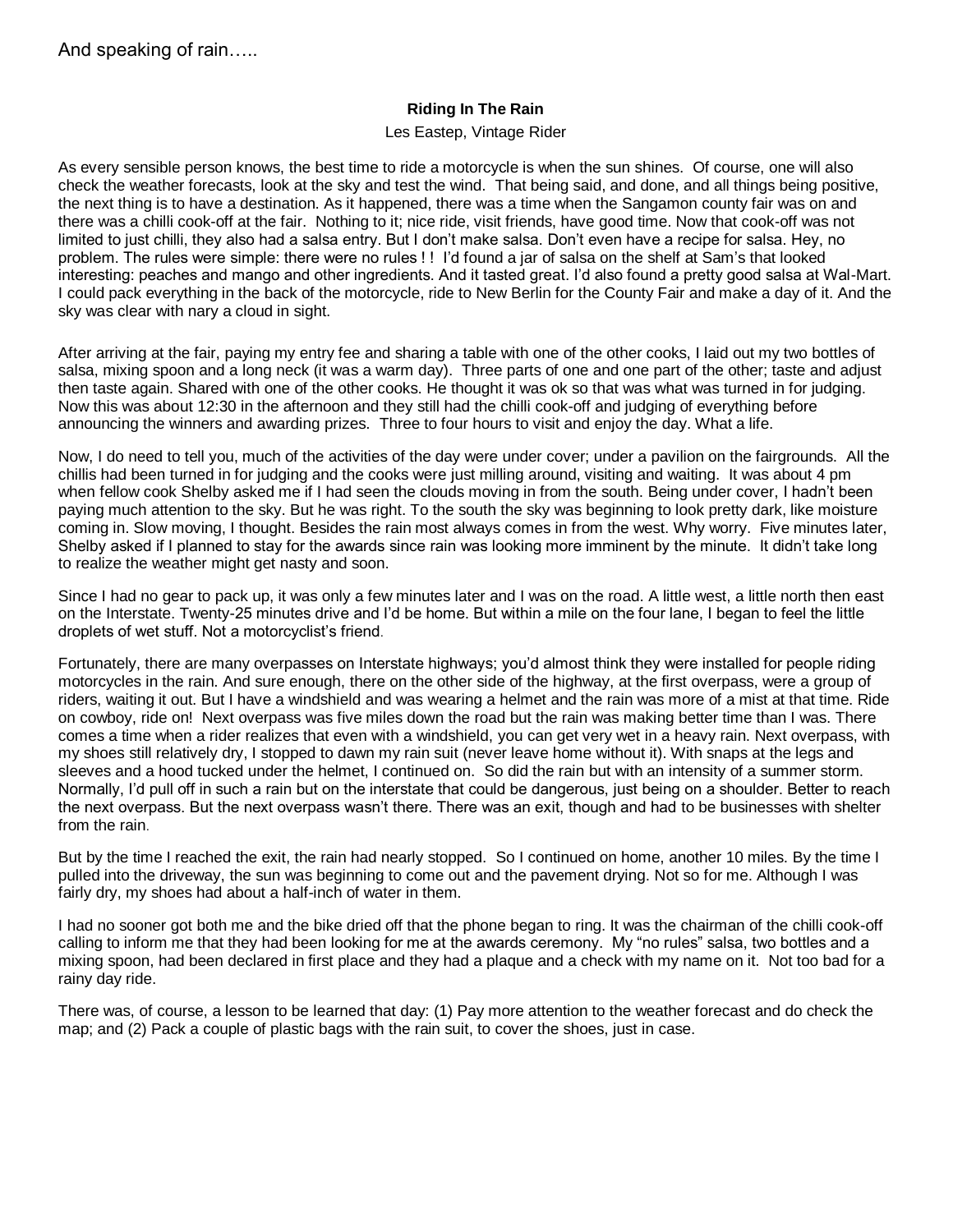#### **MINUTES OF MEETING Vintage Iron Riders Funny Bone/Break Time April 16, 2008**

**Meeting called to order at 7:15 P.M. by President George Tinkham. The Pledge of Allegiance was recited.**

**Motion made and seconded to approve the Minutes of previous meeting as sent out in newsletter.** 

**Products: Bob Tapscott brought order forms so we can order caps, T-shirts, mechanics' shirts, etc.** 

**Events: May 17th is the VIR Picnic at New Salem State Park. After a discussion of whether to have the event at New Salem or Lincoln Park, the membership voted for New Salem. We will meet at Lincoln Park and those who care to will ride to New Salem. Members attending should bring a covered dish. There will be a chase vehicle to transport the food for those riding bikes. We will have our regular spot at the Springfield Mile to display our bikes and park other vintage bikes and will be sponsoring Lap 13. April 26 is the Cruise-In from 5-9. April 26 & 27 is the Lincoln Circuit Ride, part of which will be filmed. May 4th is the ABATE Freedom Rally. They will gather at the site of the old Heritage House on South 6th St. Frontage Road. On May 6th at 6:00 P.M. there will be a get together and ride-in bike show at the Fieldhouse on Sangamon Ave. Hall's Harley-Davidson has asked if we would be interested in putting on a display on the Wednesday before the Mile. The manager of Lowe's on Dirksen called and wants us to participate in their antique car/vintage bike show on June 21st. This will be display only – no judging. July 12 is the show at Lincoln Land Community College. Registration forms were sent in the mail. LLCC has contacted us to be a sponsor again this year. Motion made by Jim Trader, seconded by Dave Nichols, to be a \$100 sponsor. Motion carried. Gene Beenenga talked about the Secretary of State Antique Vehicle Show on September 6th at the Old State Capitol. Special license plates are available.** 

**Treasurer's Report: We have \$1,610.02 in the treasury, not counting what was taken in tonight.**

**Old Business: Mike Irwin is still waiting until the grass is green to collect photos to put in next year's calendar. Jim Trader reported that there will be 12 classes of bikes at the Havana Bike Show, as well as a Best of Show and People's Choice awards. The committee is also talking about selling votes for the People's Choice with the proceeds going to veterans in Havana.**

**New Business: Applicant for membership tonight was Neal Savage. He talked about his bike. Bob Tapscott reported on the AMCA using Club funds to create a "Foundation." George Tinkham reported on the latest development in the lawsuit against the Governor to protect the motorcycle training and safety funds. The judge basically said that a trial was not necessary, but after both sides submitted their briefs, he would look at them and make his ruling on a permanent injunction.**

**Leroy Solomon reported that the Daytona Motorsports Group will be running the Springfield Mile, but that IMDA is still involved. The National TT races will be on May 23 and on May 22 the amateurs and vintage bikes will race. Charge is \$10.**

**George T. reported that member Dave Lefferts' nephew died. Our condolences go to Dave and his family.**

**American Motorcyclist sent a response to George Tinkham's letter (see newsletter) and may publish it in their June issue.**

**There was an open discussion about the AMA changes and selling their rights to NASCAR. Also, the Indy Mile is on Sept. 13th .**

**Jim Trader's bike was on the internet on the Motorcycle Magazine.**

**There being no further business, a motion was made and seconded to adjourn. Meeting adjourned at 8:00 P.M.**

**Carol J. Edwards, Secretary**

## **"Vintage Visdom"**

Life consists not in holding good cards, but in playing well those you do hold.